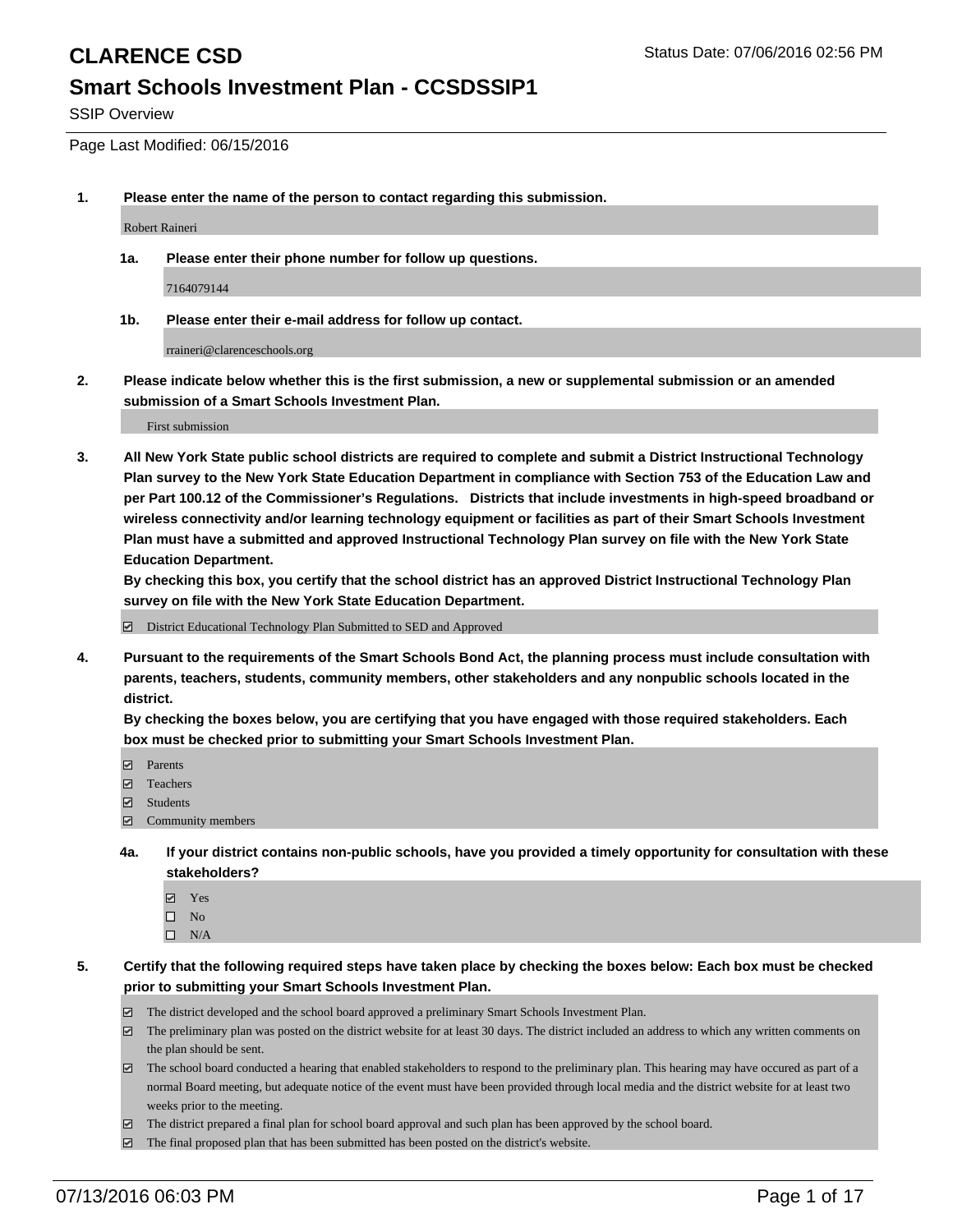SSIP Overview

Page Last Modified: 06/15/2016

**5a. Please upload the proposed Smart Schools Investment Plan (SSIP) that was posted on the district's website. Note that this should be different than your recently submitted Educational Technology Survey. The Final SSIP, as approved by the School Board, should also be posted on the website and remain there during the course of the projects contained therein.**

Smart Schools Investment Plan-FINAL April 19 2016.docx

**6. Please enter an estimate of the total number of students and staff that will benefit from this Smart Schools Investment Plan based on the cumulative projects submitted to date.**

4,960

**7. An LEA/School District may partner with one or more other LEA/School Districts to form a consortium to pool Smart Schools Bond Act funds for a project that meets all other Smart School Bond Act requirements. Each school district participating in the consortium will need to file an approved Smart Schools Investment Plan for the project and submit a signed Memorandum of Understanding that sets forth the details of the consortium including the roles of each respective district.**

 $\Box$  The district plans to participate in a consortium to partner with other school district(s) to implement a Smart Schools project.

### **8. Please enter the name and 6-digit SED Code for each LEA/School District participating in the Consortium.**

| <b>Partner LEA/District</b> | <b>ISED BEDS Code</b> |
|-----------------------------|-----------------------|
| (No Response)               | (No Response)         |

**9. Please upload a signed Memorandum of Understanding with all of the participating Consortium partners.**

(No Response)

**10. Your district's Smart Schools Bond Act Allocation is:**

\$1,965,009

**11. Enter the budget sub-allocations by category that you are submitting for approval at this time. If you are not budgeting SSBA funds for a category, please enter 0 (zero.) If the value entered is \$0, you will not be required to complete that survey question.**

|                                       | Sub-         |
|---------------------------------------|--------------|
|                                       | Allocations  |
| School Connectivity                   | 0            |
| Connectivity Projects for Communities | $\Omega$     |
| Classroom Technology                  | 1,964,925    |
| Pre-Kindergarten Classrooms           | $\Omega$     |
| Replace Transportable Classrooms      | $\Omega$     |
| High-Tech Security Features           | $\Omega$     |
| <b>Totals:</b>                        | 1,964,925.00 |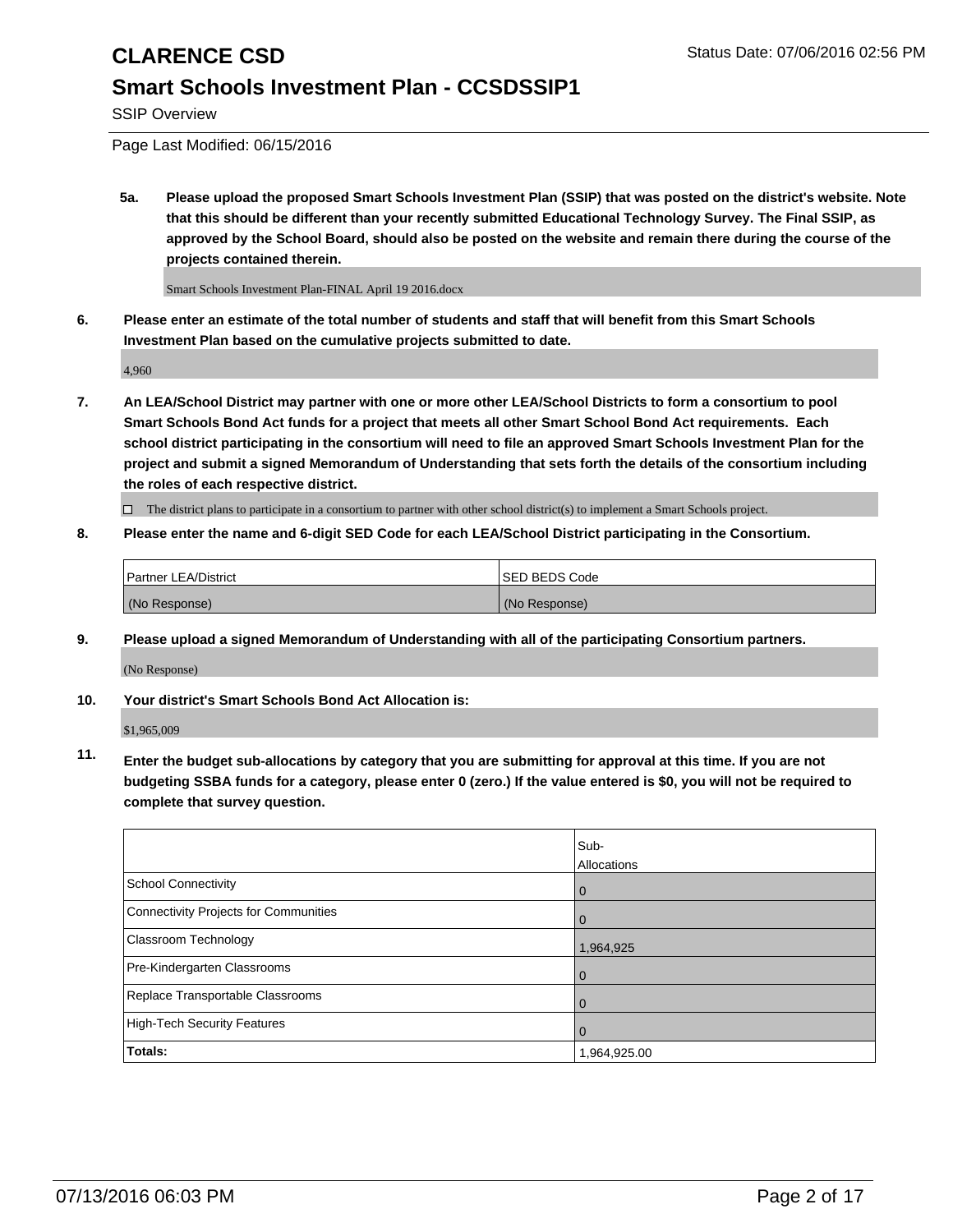## **CLARENCE CSD** Status Date: 07/06/2016 02:56 PM **Smart Schools Investment Plan - CCSDSSIP1**

School Connectivity

- **1. In order for students and faculty to receive the maximum benefit from the technology made available under the Smart Schools Bond Act, their school buildings must possess sufficient connectivity infrastructure to ensure that devices can be used during the school day. Smart Schools Investment Plans must demonstrate that:**
	- **sufficient infrastructure that meets the Federal Communications Commission's 100 Mbps per 1,000 students standard currently exists in the buildings where new devices will be deployed, or**
	- **is a planned use of a portion of Smart Schools Bond Act funds, or**
	- **is under development through another funding source.**

**Smart Schools Bond Act funds used for technology infrastructure or classroom technology investments must increase the number of school buildings that meet or exceed the minimum speed standard of 100 Mbps per 1,000 students and staff within 12 months. This standard may be met on either a contracted 24/7 firm service or a "burstable" capability. If the standard is met under the burstable criteria, it must be:**

**1. Specifically codified in a service contract with a provider, and**

**2. Guaranteed to be available to all students and devices as needed, particularly during periods of high demand, such as computer-based testing (CBT) periods.**

**Please describe how your district already meets or is planning to meet this standard within 12 months of plan submission.**

(No Response)

- **1a. If a district believes that it will be impossible to meet this standard within 12 months, it may apply for a waiver of this requirement, as described on the Smart Schools website. The waiver must be filed and approved by SED prior to submitting this survey.**
	- $\Box$  By checking this box, you are certifying that the school district has an approved waiver of this requirement on file with the New York State Education Department.
- **2. Connectivity Speed Calculator (Required)**

|                         | Number of<br><b>Students</b> | Multiply by<br>100 Kbps | Divide by 1000 Current Speed<br>to Convert to<br>Required<br>Speed in Mb | in Mb            | Expected<br>Speed to be<br>Attained Within   Required<br>12 Months | <b>Expected Date</b><br><b>When</b><br>Speed Will be<br><b>Met</b> |
|-------------------------|------------------------------|-------------------------|--------------------------------------------------------------------------|------------------|--------------------------------------------------------------------|--------------------------------------------------------------------|
| <b>Calculated Speed</b> | (No<br>Response)             | (No Response)           | (No<br>Response)                                                         | (No<br>Response) | (No<br>Response)                                                   | (No<br>Response)                                                   |

### **3. Describe how you intend to use Smart Schools Bond Act funds for high-speed broadband and/or wireless connectivity projects in school buildings.**

(No Response)

**4. Describe the linkage between the district's District Instructional Technology Plan and the proposed projects. (There should be a link between your response to this question and your response to Question 1 in Part E. Curriculum and Instruction "What are the district's plans to use digital connectivity and technology to improve teaching and learning?)**

(No Response)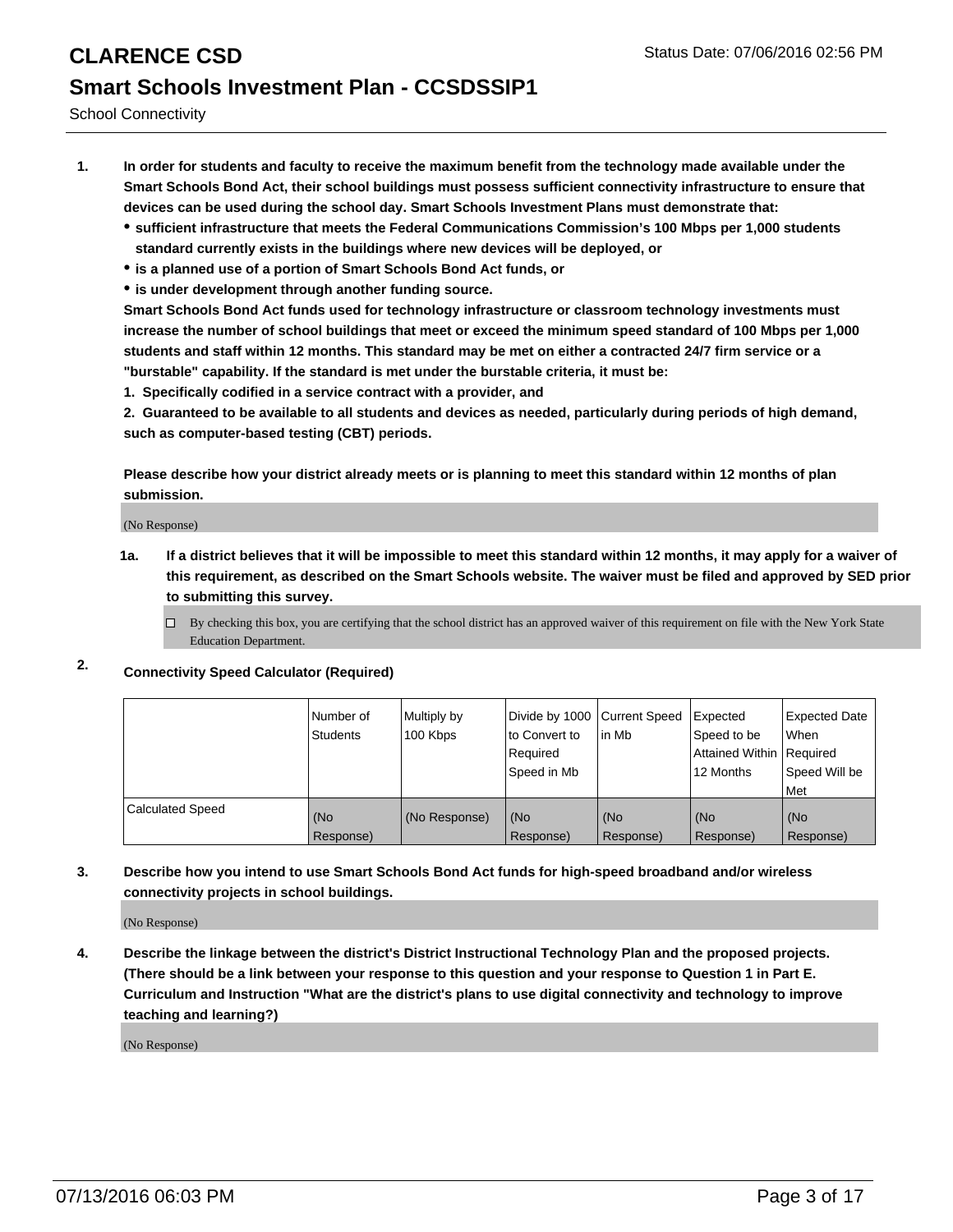## **CLARENCE CSD** Status Date: 07/06/2016 02:56 PM **Smart Schools Investment Plan - CCSDSSIP1**

School Connectivity

**5. If the district wishes to have students and staff access the Internet from wireless devices within the school building, or in close proximity to it, it must first ensure that it has a robust Wi-Fi network in place that has sufficient bandwidth to meet user demand.**

**Please describe how you have quantified this demand and how you plan to meet this demand.**

(No Response)

**6. As indicated on Page 5 of the guidance, the Office of Facilities Planning will have to conduct a preliminary review of all capital projects, including connectivity projects.**

| <b>Project Number</b> |  |
|-----------------------|--|
|                       |  |
| (No Response)         |  |

**7. Certain high-tech security and connectivity infrastructure projects may be eligible for an expedited review process as determined by the Office of Facilities Planning.**

**Was your project deemed eligible for streamlined review?**

(No Response)

**8. Include the name and license number of the architect or engineer of record.**

| Name          | License Number |
|---------------|----------------|
| (No Response) | (No Response)  |

**9. If you are submitting an allocation for School Connectivity complete this table. Note that the calculated Total at the bottom of the table must equal the Total allocation for this category that you entered in the SSIP Overview overall budget.** 

|                                            | Sub-<br>Allocation |
|--------------------------------------------|--------------------|
|                                            |                    |
| Network/Access Costs                       | (No Response)      |
| <b>Outside Plant Costs</b>                 | (No Response)      |
| School Internal Connections and Components | (No Response)      |
| <b>Professional Services</b>               | (No Response)      |
| Testing                                    | (No Response)      |
| <b>Other Upfront Costs</b>                 | (No Response)      |
| <b>Other Costs</b>                         | (No Response)      |
| Totals:                                    |                    |

| Select the allowable expenditure | litem to be purchased | Quantity      | Cost per Item | Total Cost    |
|----------------------------------|-----------------------|---------------|---------------|---------------|
| type.                            |                       |               |               |               |
| Repeat to add another item under |                       |               |               |               |
| each type.                       |                       |               |               |               |
| (No Response)                    | (No Response)         | (No Response) | (No Response) | (No Response) |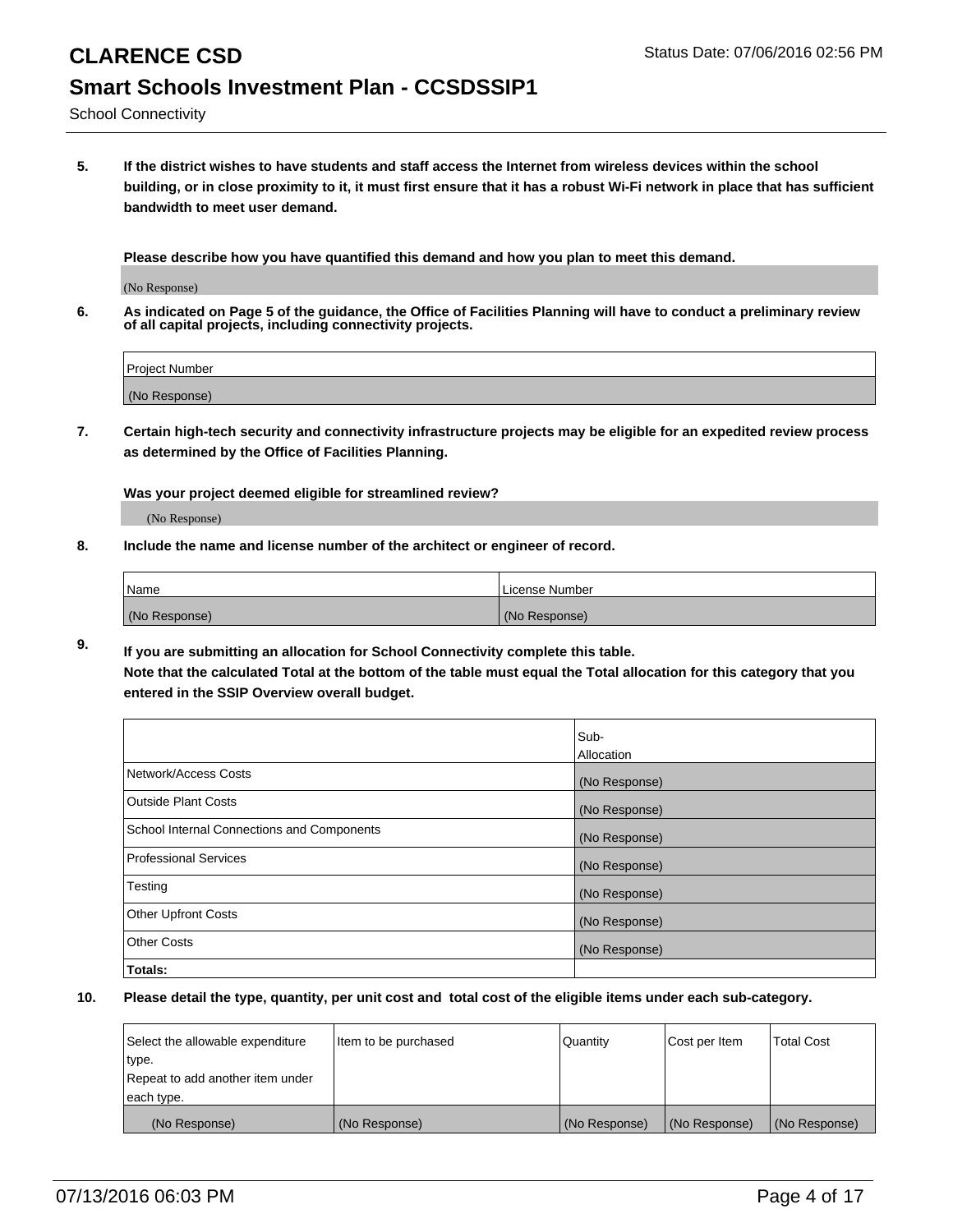Community Connectivity (Broadband and Wireless)

**1. Describe how you intend to use Smart Schools Bond Act funds for high-speed broadband and/or wireless connectivity projects in the community.**

(No Response)

**2. Please describe how the proposed project(s) will promote student achievement and increase student and/or staff access to the Internet in a manner that enhances student learning and/or instruction outside of the school day and/or school building.**

(No Response)

**3. Community connectivity projects must comply with all the necessary local building codes and regulations (building and related permits are not required prior to plan submission).**

 $\Box$  I certify that we will comply with all the necessary local building codes and regulations.

**4. Please describe the physical location of the proposed investment.**

(No Response)

**5. Please provide the initial list of partners participating in the Community Connectivity Broadband Project, along with their Federal Tax Identification (Employer Identification) number.**

| <b>Project Partners</b> | I Federal ID # |
|-------------------------|----------------|
| (No Response)           | (No Response)  |

**6. If you are submitting an allocation for Community Connectivity, complete this table.**

**Note that the calculated Total at the bottom of the table must equal the Total allocation for this category that you entered in the SSIP Overview overall budget.**

|                                    | Sub-Allocation |
|------------------------------------|----------------|
| Network/Access Costs               | (No Response)  |
| Outside Plant Costs                | (No Response)  |
| Tower Costs                        | (No Response)  |
| <b>Customer Premises Equipment</b> | (No Response)  |
| Professional Services              | (No Response)  |
| Testing                            | (No Response)  |
| <b>Other Upfront Costs</b>         | (No Response)  |
| Other Costs                        | (No Response)  |
| Totals:                            |                |

| Select the allowable expenditure | Item to be purchased | Quantity      | Cost per Item | <b>Total Cost</b> |
|----------------------------------|----------------------|---------------|---------------|-------------------|
| type.                            |                      |               |               |                   |
| Repeat to add another item under |                      |               |               |                   |
| each type.                       |                      |               |               |                   |
| (No Response)                    | (No Response)        | (No Response) | (No Response) | (No Response)     |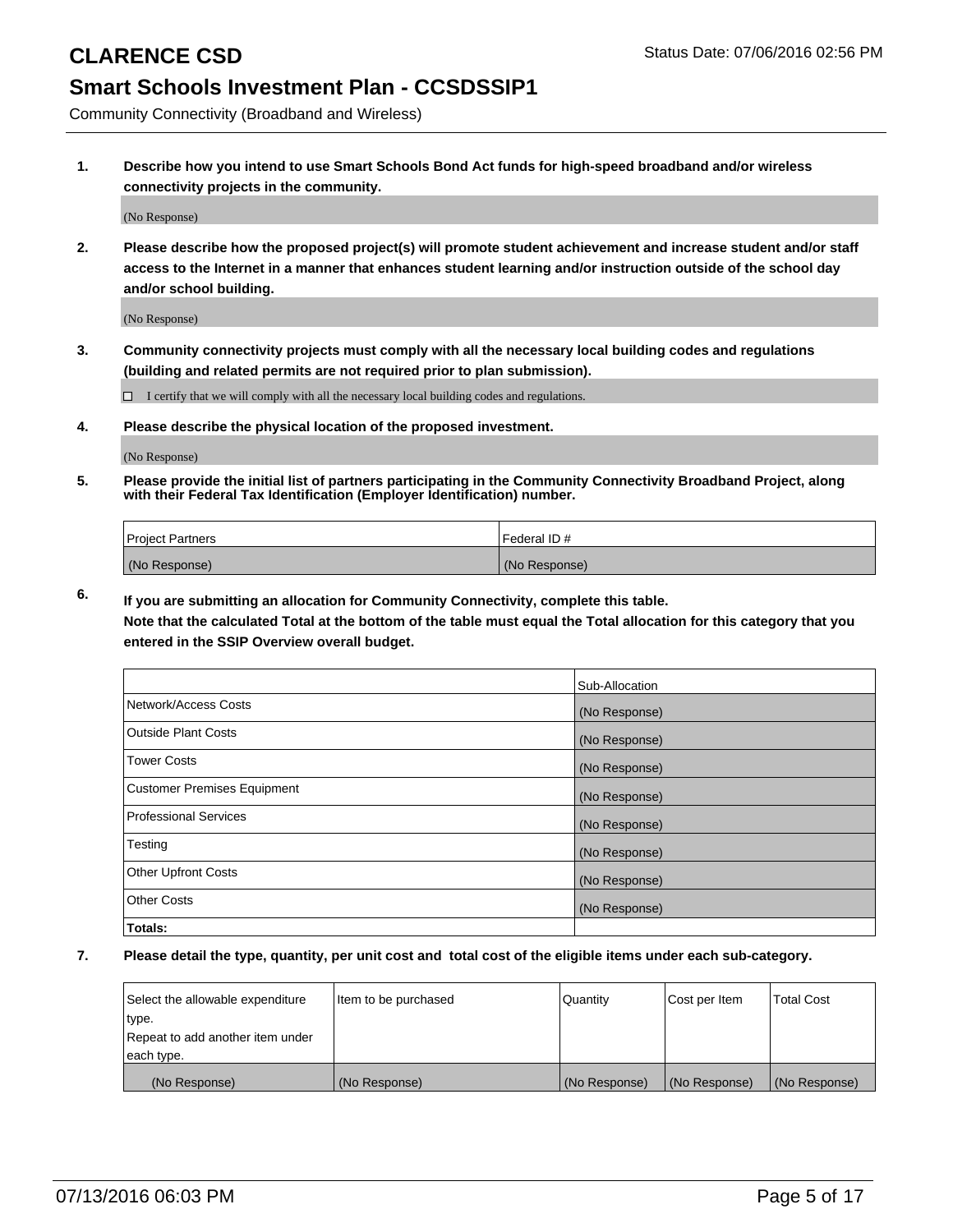Classroom Learning Technology

Page Last Modified: 06/15/2016

**1. In order for students and faculty to receive the maximum benefit from the technology made available under the Smart Schools Bond Act, their school buildings must possess sufficient connectivity infrastructure to ensure that devices can be used during the school day. Smart Schools Investment Plans must demonstrate that sufficient infrastructure that meets the Federal Communications Commission's 100 Mbps per 1,000 students standard currently exists in the buildings where new devices will be deployed, or is a planned use of a portion of Smart Schools Bond Act funds, or is under development through another funding source.**

**Smart Schools Bond Act funds used for technology infrastructure or classroom technology investments must increase the number of school buildings that meet or exceed the minimum speed standard of 100 Mbps per 1,000 students and staff within 12 months. This standard may be met on either a contracted 24/7 firm service or a "burstable" capability. If the standard is met under the burstable criteria, it must be:**

**1. Specifically codified in a service contract with a provider, and**

**2. Guaranteed to be available to all students and devices as needed, particularly during periods of high demand, such as computer-based testing (CBT) periods.**

**Please describe how your district already meets or is planning to meet this standard within 12 months of plan submission.**

**Technical Infrastructure**: is inclusive of everything that is needed to make the technology work, such as:

- electronic backbone for the school district wide-area,
- routers, switches and hubs that connect the network,
- wireless, wiring and connectivity protocols,
- servers and software.
- security systems, backup systems and firewall

• dual 1 GB broadband connections to the internet through Erie 1 BOCES; which is double the Federal Communications Commission's 100 Mbps per 1,000 students standard

- **1a. If a district believes that it will be impossible to meet this standard within 12 months, it may apply for a waiver of this requirement, as described on the Smart Schools website. The waiver must be filed and approved by SED prior to submitting this survey.**
	- $\Box$  By checking this box, you are certifying that the school district has an approved waiver of this requirement on file with the New York State Education Department.

### **2. Connectivity Speed Calculator (Required)**

|                         | Number of<br>Students | Multiply by<br>100 Kbps | Divide by 1000 Current Speed<br>to Convert to<br>l Reauired<br> Speed in Mb | lin Mb | <b>Expected</b><br>Speed to be<br>Attained Within Required<br>12 Months | Expected Date<br><b>When</b><br>Speed Will be<br><b>IMet</b> |
|-------------------------|-----------------------|-------------------------|-----------------------------------------------------------------------------|--------|-------------------------------------------------------------------------|--------------------------------------------------------------|
| <b>Calculated Speed</b> | 4.600                 | 460,000                 | 460                                                                         | 1024   | 1024                                                                    | current                                                      |

**3. If the district wishes to have students and staff access the Internet from wireless devices within the school building, or in close proximity to it, it must first ensure that it has a robust Wi-Fi network in place that has sufficient bandwidth to meet user demand.**

**Please describe how you have quantified this demand and how you plan to meet this demand.**

we have one access point for every two classrooms

each access point is capable of 900 Mbps and approximately 60 devices

our average classroom size ois 23 students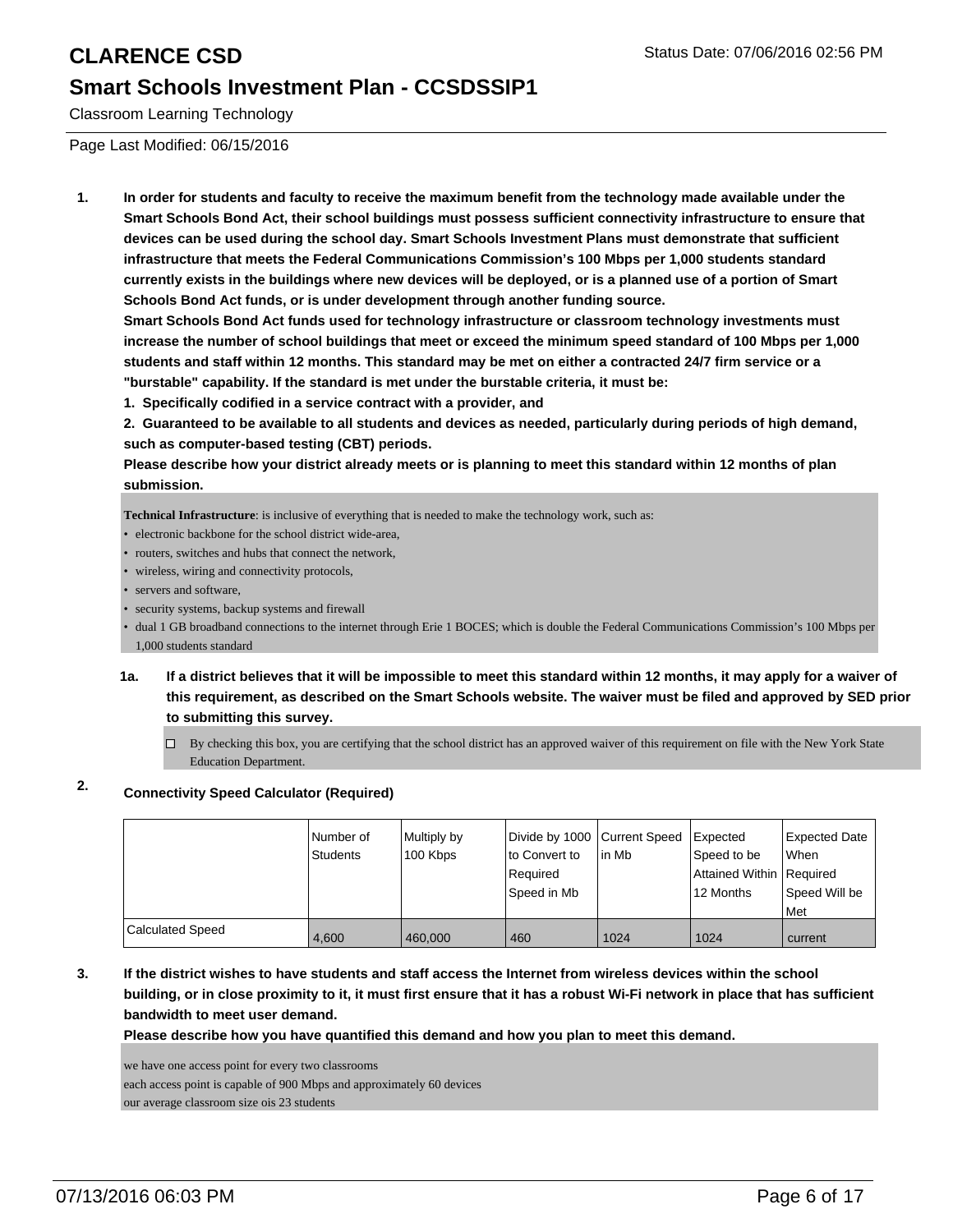Classroom Learning Technology

Page Last Modified: 06/15/2016

**4. All New York State public school districts are required to complete and submit an Instructional Technology Plan survey to the New York State Education Department in compliance with Section 753 of the Education Law and per Part 100.12 of the Commissioner's Regulations. Districts that include educational technology purchases as part of their Smart Schools Investment Plan must have a submitted and approved Instructional Technology Plan survey on file with the New York State Education**

**Department.**

- By checking this box, you are certifying that the school district has an approved Instructional Technology Plan survey on file with the New York State Education Department.
- **5. Describe the devices you intend to purchase and their compatibility with existing or planned platforms or systems. Specifically address the adequacy of each facility's electrical, HVAC and other infrastructure necessary to install and support the operation of the planned technology.**

Desktops & mobile devices such as:laptops, chromebooks, iPads will utilize the wireless infrastructure we have in place. Storage for our mobile devices will be in air conditioned spaces and carts with clean electrical power already in place with sufficient wattage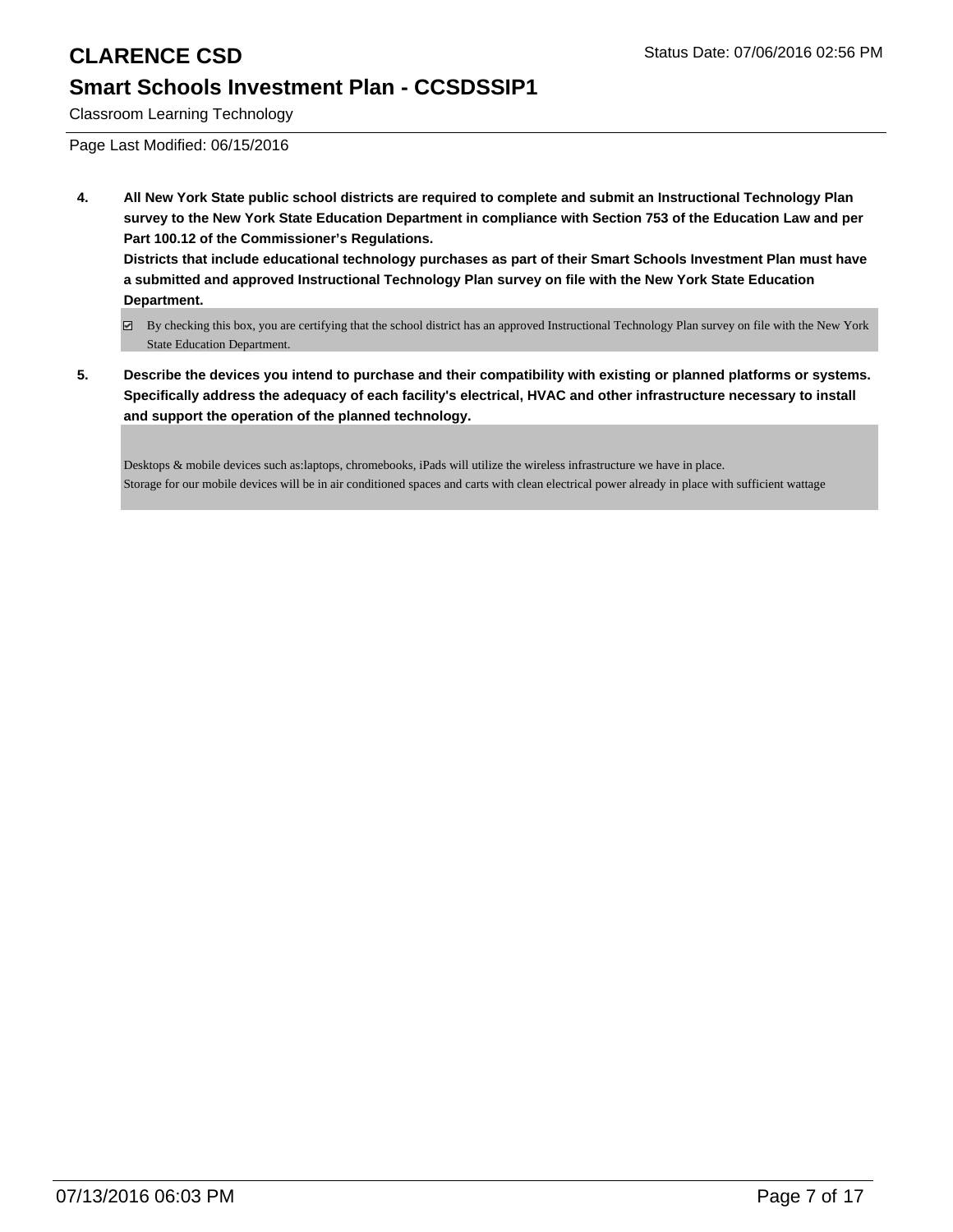Classroom Learning Technology

Page Last Modified: 06/15/2016

- **6. Describe how the proposed technology purchases will:**
	- **> enhance differentiated instruction;**
	- **> expand student learning inside and outside the classroom;**
	- **> benefit students with disabilities and English language learners; and**
	- **> contribute to the reduction of other learning gaps that have been identified within the district.**

**The expectation is that districts will place a priority on addressing the needs of students who struggle to succeed in a rigorous curriculum. Responses in this section should specifically address this concern and align with the district's Instructional Technology Plan (in particular Question 2 of E. Curriculum and Instruction: "Does the district's instructional technology plan address the needs of students with disabilities to ensure equitable access to instruction, materials and assessments?" and Question 3 of the same section: "Does the district's instructional technology plan address the provision of assistive technology specifically for students with disabilities to ensure access to and participation in the general curriculum?"**

### Technology Access for all Students and Teachers

Increased accessibility through mobile technology will enhance the classroom by increasing student engagement, workflow and efficiency, and provide enhanced learning experiences for all students. The devices will also provide web-based applications that teach and reinforce curricular concepts that will meet the individual instructional needs of our students.

Online learning management system (ie. Schoology) utilized within the district will provide students with greater opportunity to engage through active learning, communication and collaboration. Online discussion boards, personalized learning experiences and multi-modal content presentations will further the diverse learning needs of students. These environments are available to students both in and outside of the classroom which allows for learning to take place beyond the traditional four walls of the classroom.

The district will continue to provide support for students with special needs and English Language learners through the use of assistive technology as a part of their educational program. A continuing cooperative effort between the District Special Education Department and the District Technology Department will be maintained to ensure all students and teachers will have their technology needs met in the most effective way possible. An adaptive technology and English Language learner liaisons will work with an identified technology support person to develop solutions for students on an individual basis. The student's Individual Education Program will be used as a guideline. Services of this type include: Specially configured software, Document Scanning, Use of adaptive devices and Special laptop-based applications.

Student–based solutions continue to be reviewed on a regular basis. The adaptive technology liaison will attend technology department meetings on a monthly basis to discuss solutions being developed for specific students and special application areas.

The district will identify assistive technology devices and assistive technology services necessary to facilitate the success and independence of students with disabilities in academic, social, communication, occupational and recreational activities. Use of assistive technology addresses students' barriers to learning and can reduce a student's reliance on parents, siblings, friends and teachers, helping them to transition into adulthood. Assistive technology for individuals with sensory, mobility, cognitive and learning disabilities should provide them with the independence to compete effectively with peers while in school and in the working world.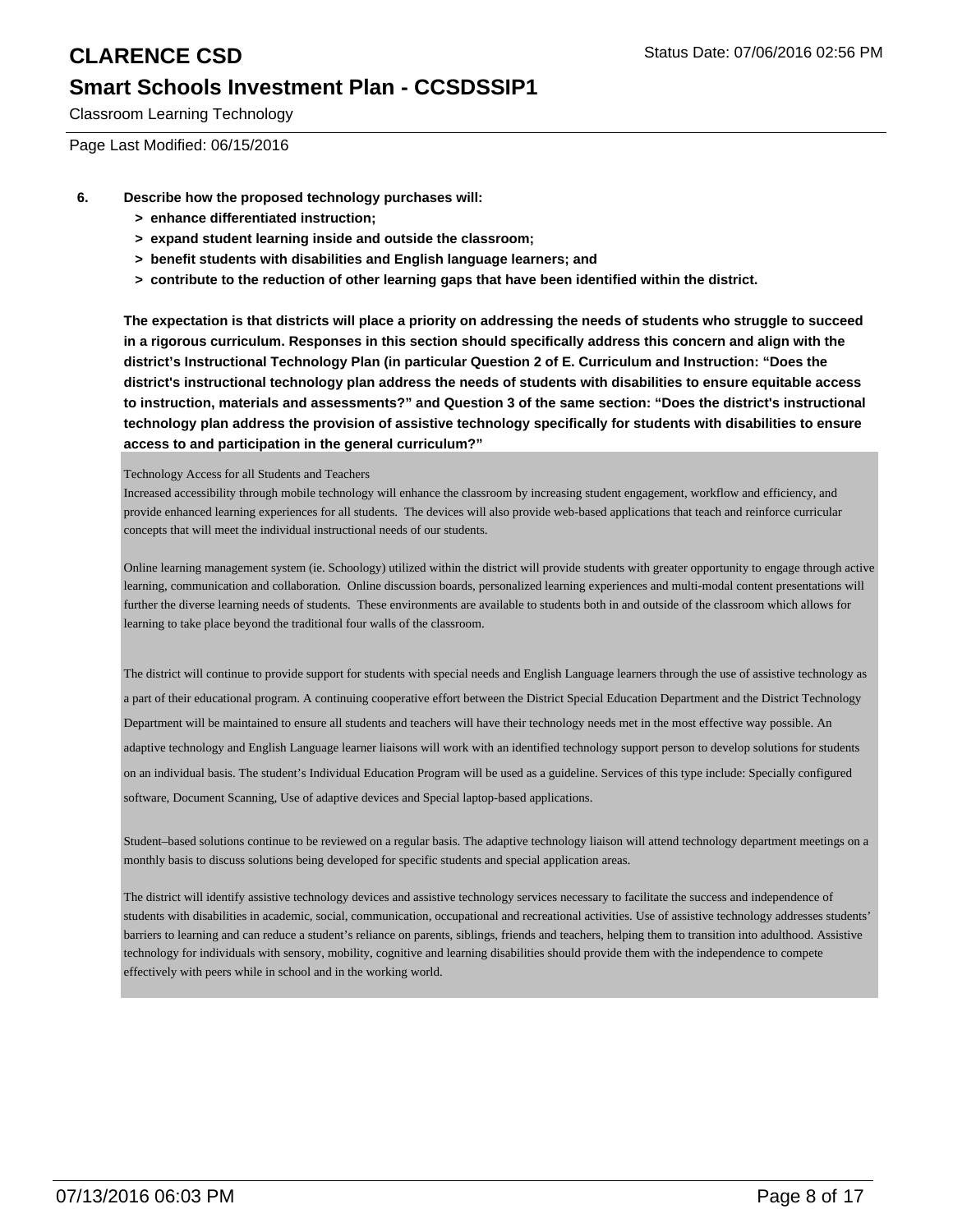Classroom Learning Technology

Page Last Modified: 06/15/2016

**7. Where appropriate, describe how the proposed technology purchases will enhance ongoing communication with parents and other stakeholders and help the district facilitate technology-based regional partnerships, including distance learning and other efforts.**

Through the purchases of mobile devices within the classroom, we provide another avenue for students to communicate and collaborate in the learning process. Access to information is vital to the success of students, teachers, administrators and parents. Web-based applications and online learning communities (ie Schoology) as described in the previous question, open a window for families to enter the child's learning environment in a safe and secure manner. Parents are able to access the coursework, monitor their child's submissions as well as communicate with teachers in regards to their child's progress.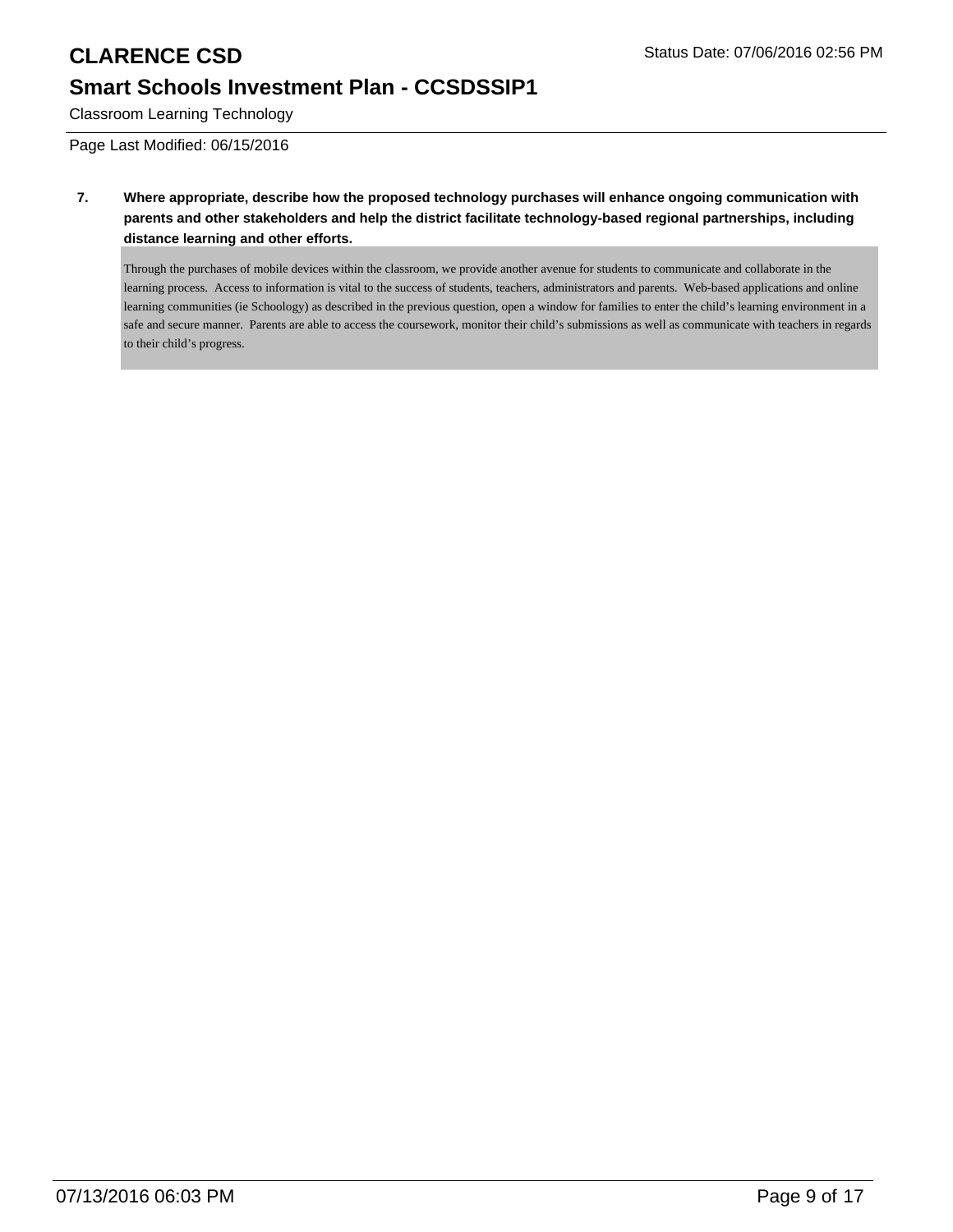Classroom Learning Technology

Page Last Modified: 06/15/2016

### **8. Describe the district's plan to provide professional development to ensure that administrators, teachers and staff can employ the technology purchased to enhance instruction successfully.**

**Note: This response should be aligned and expanded upon in accordance with your district's response to Question 1 of F. Professional Development of your Instructional Technology Plan: "Please provide a summary of professional development offered to teachers and staff, for the time period covered by this plan, to support technology to enhance teaching and learning. Please include topics, audience and method of delivery within your summary."**

In support of the plan below, current professional development workshops include a locally hosted Summer Institute focused on numerous instructional technology application for K-12 teachers. Additionally, the District is embarking on our second year of the implementation of the Learning Management System, Schoology, for K-12 faculty and further trainings throughout the summer and school year will be offered. Staff development days throughout the school year are focused on differentiated instruction on a multitude of technologies to meet the diverse needs of our teachers. Blended and online professional development opportunities are also a pathway for teachers to receive training in these different types of technologies. In-District teacher leaders in technology, along with BOCES CSLO and Model Schools trainers will provide a majority of these trainings.

|                                                                                                                                                                                                                 |                      | <b>Develop</b>   |              |              | <b>District Budget Implementation Year</b> |              |              |                                                                                                                                                 |
|-----------------------------------------------------------------------------------------------------------------------------------------------------------------------------------------------------------------|----------------------|------------------|--------------|--------------|--------------------------------------------|--------------|--------------|-------------------------------------------------------------------------------------------------------------------------------------------------|
|                                                                                                                                                                                                                 |                      | D-Develop        |              |              | <b>A-Actual</b>                            |              |              |                                                                                                                                                 |
| <b>Activities/</b><br>What                                                                                                                                                                                      | Who/How              | <b>O-Ongoing</b> |              |              | <b>P-Potential</b>                         |              |              | <b>Evaluation</b>                                                                                                                               |
|                                                                                                                                                                                                                 |                      | I-Implement      |              |              |                                            |              |              |                                                                                                                                                 |
|                                                                                                                                                                                                                 |                      | $15-16$          | $16-17$      | $17 - 18$    | $15-16$                                    | $16-17$      | $17 - 18$    |                                                                                                                                                 |
| Contract for<br>and offer<br>online and<br>web-based<br>professional<br>development<br>opportunities<br>for staff based<br>on needs<br>assessment.                                                              |                      | I                | $\mathbf{O}$ | $\mathbf{O}$ | $\mathbf{A}$                               | $\mathbf{A}$ | $\mathbf{A}$ | Establish an<br>online<br>professional<br>development<br>option based<br>on needs<br>assessment.                                                |
| Create teacher<br>laptop training<br>program that<br>will include<br>basic OS and<br>application<br>usage, and<br>accessing web-<br>based tools for<br>curriculum,<br>assessment,<br>and instruction<br>design. | Curriculum<br>Office | $\overline{O}$   | $\Omega$     | $\mathbf{O}$ | $\overline{A}$                             | $\mathbf{A}$ | $\mathbf{A}$ | The budget<br>plan calls for<br>integrating<br>laptop<br>computers to<br>teachers over a<br>five year<br>period<br>beginning in<br>$2012 - 13.$ |
| Train an in-<br>house cadre of<br>teacher trainers<br>who will offer<br>core software                                                                                                                           |                      | $\mathbf O$      | $\mathbf O$  | $\mathbf O$  | $\mathbf{A}$                               | $\mathbf{A}$ | $\mathbf{A}$ | The<br>Curriculum<br>Office will<br>identify<br>teacher experts                                                                                 |

07/13/2016 06:03 PM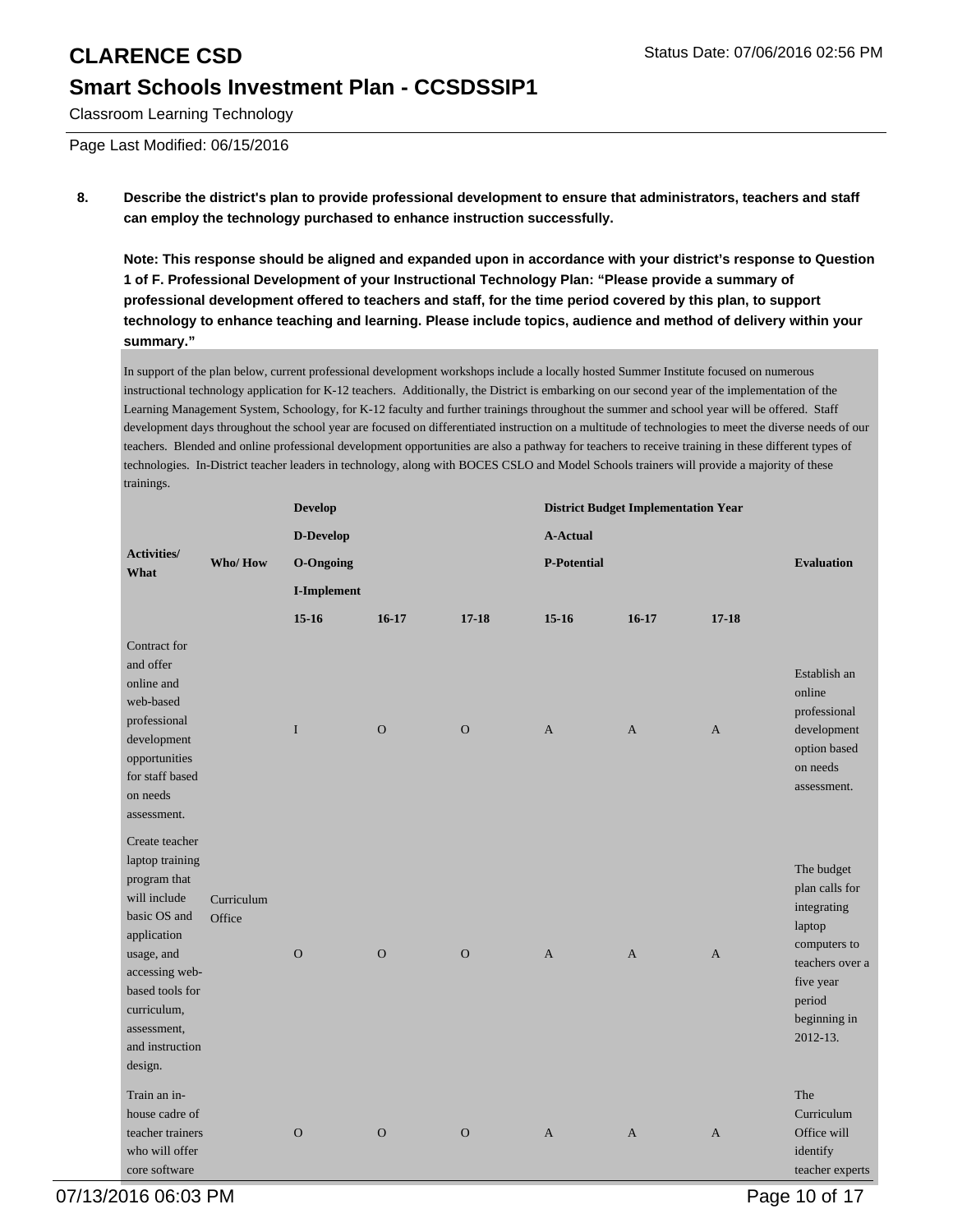Classroom Learning Technology

### Page Last Modified: 06/15/2016

| application<br>professional<br>development<br>and<br>courseware<br>professional<br>development.                                                                                                                                   |                              |             |               |              |              |              |              | and develop<br>professional<br>development<br>opportunities<br>that utilize<br>expert teachers<br>as trainers                                                                  |
|-----------------------------------------------------------------------------------------------------------------------------------------------------------------------------------------------------------------------------------|------------------------------|-------------|---------------|--------------|--------------|--------------|--------------|--------------------------------------------------------------------------------------------------------------------------------------------------------------------------------|
| Collaborate<br>with the WNY<br><b>Teacher Center</b><br>to offer<br>technology<br>based PD<br>opportunities.                                                                                                                      |                              | I           | $\mathbf{O}$  | $\mathbf{O}$ | $\mathbf{P}$ | $\mathbf{A}$ | $\mathbf{A}$ | <b>Teacher Center</b><br><b>Course Catalog</b><br>offerings<br>structured to<br>Clarence<br>Technology<br>Plan.                                                                |
| Train teachers<br>in the use of<br>web-based<br>subscription<br>databases &<br>internet<br>technology<br>resources<br>(search<br>engines, etc.)                                                                                   | Library-Media<br>Specialists | ${\bf D}$   | $\mathbf I$   | $\mathbf I$  | $\mathbf{A}$ | $\mathbf{A}$ | $\mathbf{A}$ | Librarian<br>survey and<br>report of<br>collaborative<br>efforts.                                                                                                              |
| Redesign the<br>Clarence<br>website to<br>deliver a user-<br>friendly means<br>for<br>communicatin<br>g with parents<br>and<br>community, as<br>well as an<br>intranet for<br>staff<br>collaboration<br>and sharing<br>resources. | Technology<br>Office         | $\mathbf O$ | $\mathcal{O}$ | $\mathcal O$ | A            | $\mathbf{A}$ | A            | A more user<br>friendly<br>website that<br>satisfies the<br>District's<br>communicatio<br>n needs and<br>provides<br>teacher<br>websites that<br>are accessible<br>and usable. |
| Create a<br>regular<br>technical<br>training or<br>professional<br>development<br>system for IT<br>Staff.                                                                                                                         |                              | I           | $\mathcal O$  | $\mathcal O$ | $\mathbf{A}$ | A            | $\mathbf{A}$ | Scheduled<br>training<br>sessions for IT<br>staff targeted<br>to District<br>needs is<br>developed.                                                                            |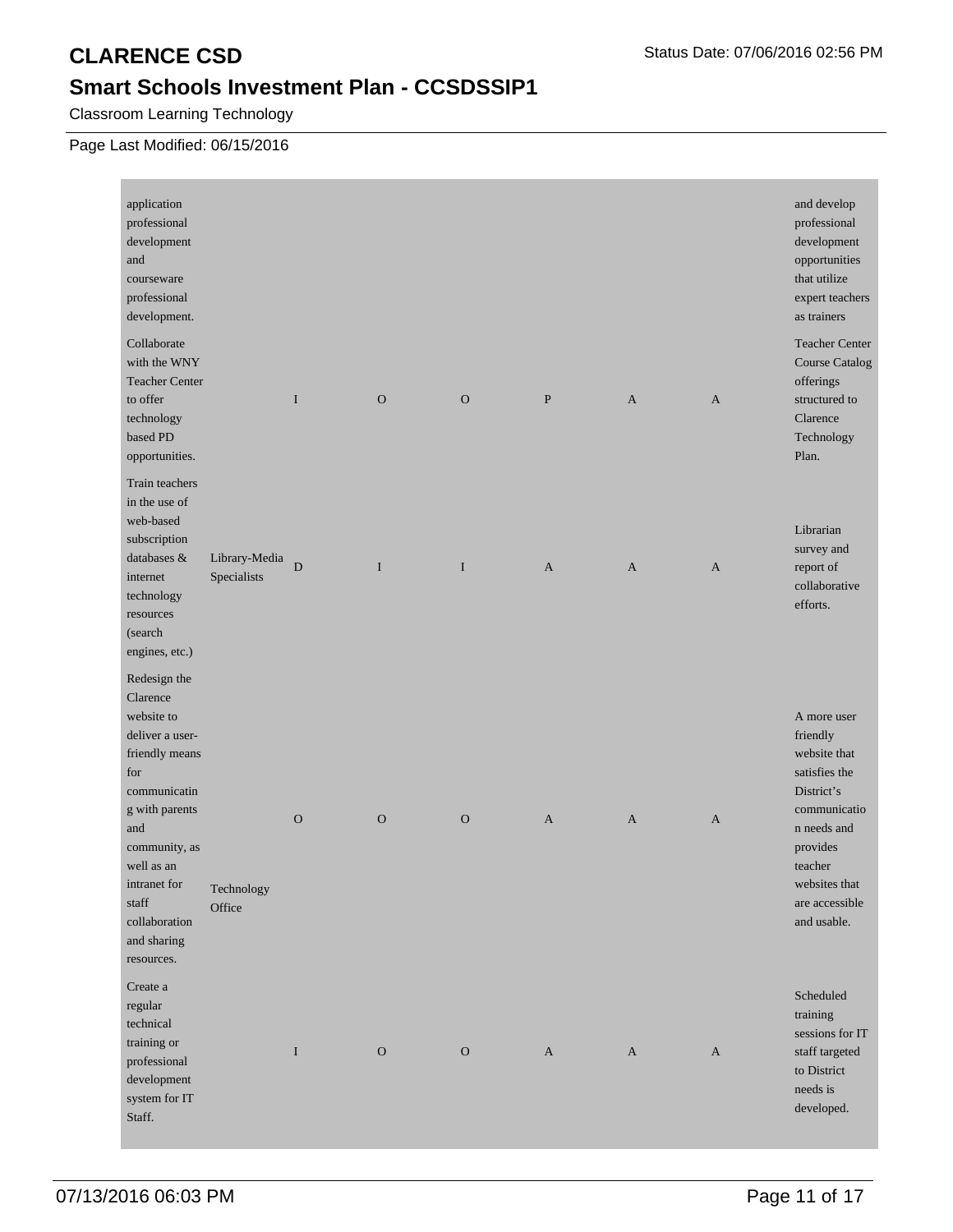Classroom Learning Technology

Page Last Modified: 06/15/2016

- **9. Districts must contact the SUNY/CUNY teacher preparation program that supplies the largest number of the district's new teachers to request advice on innovative uses and best practices at the intersection of pedagogy and educational technology.**
	- By checking this box, you certify that you have contacted the SUNY/CUNY teacher preparation program that supplies the largest number of your new teachers to request advice on these issues.
- **10. A district whose Smart Schools Investment Plan proposes the purchase of technology devices and other hardware must account for nonpublic schools in the district.**

**Are there nonpublic schools within your school district?**

Yes  $\square$  No

**10a. Describe your plan to loan purchased hardware to nonpublic schools within your district. The plan should use your district's nonpublic per-student loan amount calculated below, within the framework of the guidance. Please enter the date by which nonpublic schools must request classroom technology items. Also, specify in your response the devices that the nonpublic schools have requested, as well as in the in the Budget and the Expenditure Table at the end of the page.**

The following is part of our plan; we have already had several meetings with all non-public schools:

As with other New York State funded programs, the Smart Schools Funds allow non-public schools in our district to be part of the program on a purchase/loan basis. We must allow Nativity the capability of utilizing our Smart Schools devices. At the present time the non-public school is undecided on the devices they want to purchase.We will require a comprehensive list of their needs by June 30 of each year. Their allocation is \$43,250

**10b. A final Smart Schools Investment Plan cannot be approved until school authorities have adopted regulations specifying the date by which requests from nonpublic schools for the purchase and loan of Smart Schools Bond Act classroom technology must be received by the district.**

 $\overline{\mathcal{L}}$ By checking this box, you certify that you have such a plan and associated regulations in place that have been made public.

### **11. Nonpublic Classroom Technology Loan Calculator**

**The Smart Schools Bond Act provides that any Classroom Learning Technology purchases made using Smart Schools funds shall be lent, upon request, to nonpublic schools in the district. However, no school district shall be required to loan technology in amounts greater than the total obtained and spent on technology pursuant to the Smart Schools Bond Act and the value of such loan may not exceed the total of \$250 multiplied by the nonpublic school enrollment in the base year at the time of enactment. See:**

**http://www.p12.nysed.gov/mgtserv/smart\_schools/docs/Smart\_Schools\_Bond\_Act\_Guidance\_04.27.15\_Final.pdf.**

|                                         | 1. Classroom<br>Technology<br>Sub-allocation | 2. Public<br>Enrollment<br>$(2014-15)$ | 3. Nonpublic<br>Enrollment<br>$(2014 - 15)$ | l 4. Sum of<br>l Public and<br>l Nonpublic<br><b>Enrollment</b> | 5. Total Per<br>Pupil Sub-<br>Iallocation | 6. Total<br>l Nonpublic Loan<br>Amount |
|-----------------------------------------|----------------------------------------------|----------------------------------------|---------------------------------------------|-----------------------------------------------------------------|-------------------------------------------|----------------------------------------|
| Calculated Nonpublic Loan<br>l Amount i | .964.925                                     | 4.610                                  | 173                                         | 4.783                                                           | 250                                       | 43.250                                 |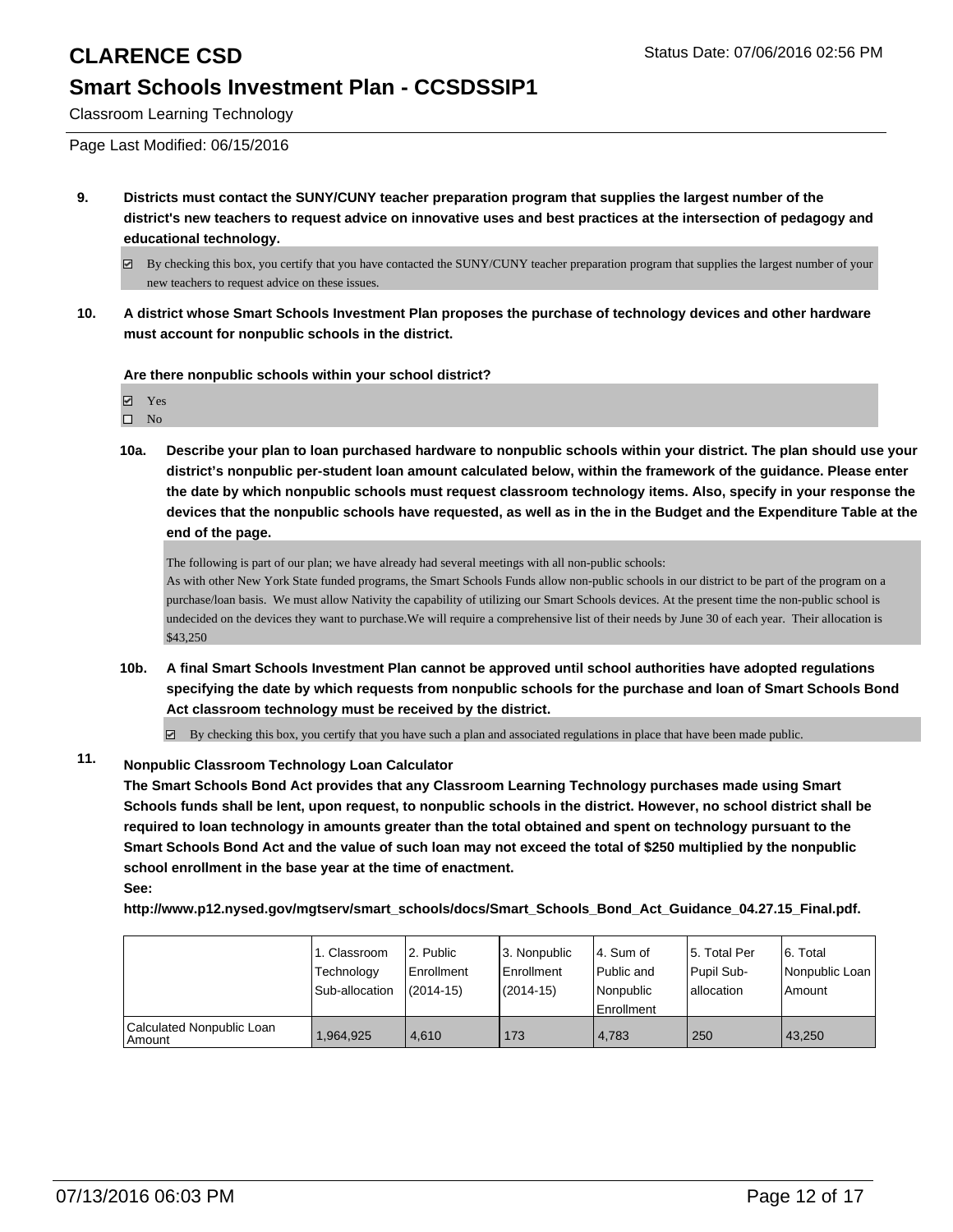Classroom Learning Technology

Page Last Modified: 06/15/2016

**12. To ensure the sustainability of technology purchases made with Smart Schools funds, districts must demonstrate a long-term plan to maintain and replace technology purchases supported by Smart Schools Bond Act funds. This sustainability plan shall demonstrate a district's capacity to support recurring costs of use that are ineligible for Smart Schools Bond Act funding such as device maintenance, technical support, Internet and wireless fees, maintenance of hotspots, staff professional development, building maintenance and the replacement of incidental items. Further, such a sustainability plan shall include a long-term plan for the replacement of purchased devices and equipment at the end of their useful life with other funding sources.**

 $\boxtimes$  By checking this box, you certify that the district has a sustainability plan as described above.

**13. Districts must ensure that devices purchased with Smart Schools Bond funds will be distributed, prepared for use, maintained and supported appropriately. Districts must maintain detailed device inventories in accordance with generally accepted accounting principles.**

 $\boxtimes$  By checking this box, you certify that the district has a distribution and inventory management plan and system in place.

**14. If you are submitting an allocation for Classroom Learning Technology complete this table. Note that the calculated Total at the bottom of the table must equal the Total allocation for this category that you entered in the SSIP Overview overall budget.**

|                          | Sub-Allocation |
|--------------------------|----------------|
| Interactive Whiteboards  | (No Response)  |
| <b>Computer Servers</b>  | (No Response)  |
| <b>Desktop Computers</b> | 161,550        |
| Laptop Computers         | 1,198,125      |
| <b>Tablet Computers</b>  | 517,000        |
| <b>Other Costs</b>       | 88,250         |
| Totals:                  | 1,964,925.00   |

| Select the allowable expenditure | Item to be Purchased          | Quantity      | Cost per Item | <b>Total Cost</b> |
|----------------------------------|-------------------------------|---------------|---------------|-------------------|
| type.                            |                               |               |               |                   |
| Repeat to add another item under |                               |               |               |                   |
| each type.                       |                               |               |               |                   |
| <b>Desktop Computers</b>         | Desktop - HP EliteDesk 800    | 279           | 450           | 125,550           |
| <b>Laptop Computers</b>          | Laptops - HP Pro Book 640 G2  | 1087          | 825           | 896,775           |
| <b>Laptop Computers</b>          | Chromebooks - HP 14           | 287           | 350           | 100,450           |
| <b>Tablet Computers</b>          | iPads Air 2                   | 500           | 550           | 275,000           |
| <b>Other Costs</b>               | Nonpublic Devices (undecided) | (No Response) | (No Response) | 43,250            |
| <b>Desktop Computers</b>         | Desktop - iMacs               | 40            | 900           | 36,000            |
| <b>Laptop Computers</b>          | Chromebooks - Dell 11         | 287           | 300           | 86,100            |
| <b>Laptop Computers</b>          | Chromebooks - Dell 13         | 287           | 400           | 114,800           |
| <b>Tablet Computers</b>          | iPad Pro                      | 250           | 968           | 242,000           |
| <b>Other Costs</b>               | <b>iPad Pro Covers</b>        | 250           | 180           | 45,000            |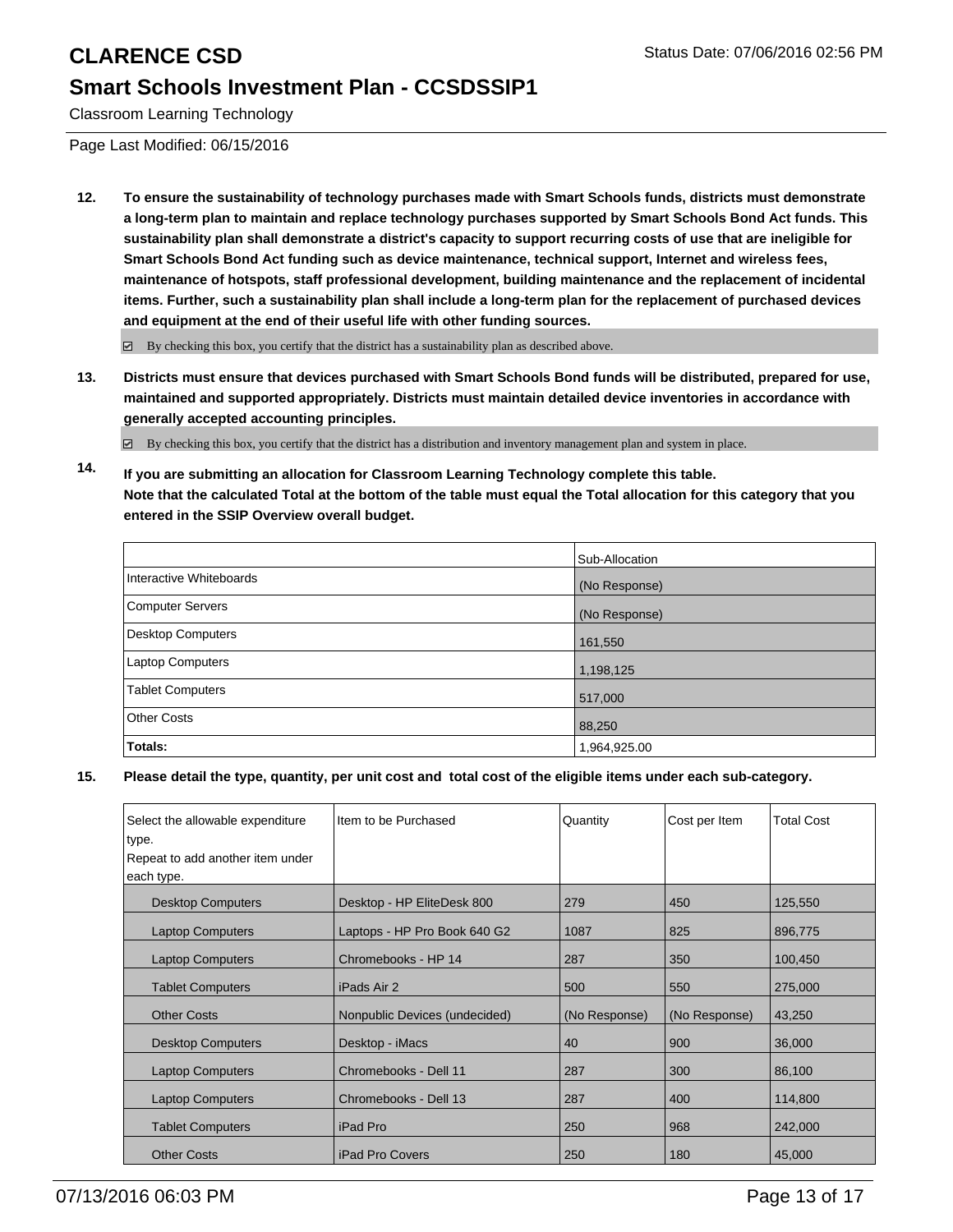Pre-Kindergarten Classrooms

Page Last Modified: 04/14/2016

**1. Provide information regarding how and where the district is currently serving pre-kindergarten students and justify the need for additional space with enrollment projections over 3 years.**

(No Response)

- **2. Describe the district's plan to construct, enhance or modernize education facilities to accommodate prekindergarten programs. Such plans must include:**
	- **Specific descriptions of what the district intends to do to each space;**
	- **An affirmation that pre-kindergarten classrooms will contain a minimum of 900 square feet per classroom;**
	- **The number of classrooms involved;**
	- **The approximate construction costs per classroom; and**
	- **Confirmation that the space is district-owned or has a long-term lease that exceeds the probable useful life of the improvements.**

(No Response)

**3. Smart Schools Bond Act funds may only be used for capital construction costs. Describe the type and amount of additional funds that will be required to support ineligible ongoing costs (e.g. instruction, supplies) associated with any additional pre-kindergarten classrooms that the district plans to add.**

(No Response)

**4. All plans and specifications for the erection, repair, enlargement or remodeling of school buildings in any public school district in the State must be reviewed and approved by the Commissioner. Districts that plan capital projects using their Smart Schools Bond Act funds will undergo a Preliminary Review Process by the Office of Facilities Planning.**

| <b>Project Number</b> |  |
|-----------------------|--|
| (No Response)         |  |

**5. If you have made an allocation for Pre-Kindergarten Classrooms, complete this table.**

**Note that the calculated Total at the bottom of the table must equal the Total allocation for this category that you entered in the SSIP Overview overall budget.**

|                                          | Sub-Allocation |
|------------------------------------------|----------------|
| Construct Pre-K Classrooms               | (No Response)  |
| Enhance/Modernize Educational Facilities | (No Response)  |
| <b>Other Costs</b>                       | (No Response)  |
| Totals:                                  |                |

| Select the allowable expenditure | litem to be purchased | Quantity      | Cost per Item | <b>Total Cost</b> |
|----------------------------------|-----------------------|---------------|---------------|-------------------|
| type.                            |                       |               |               |                   |
| Repeat to add another item under |                       |               |               |                   |
| each type.                       |                       |               |               |                   |
| (No Response)                    | (No Response)         | (No Response) | (No Response) | (No Response)     |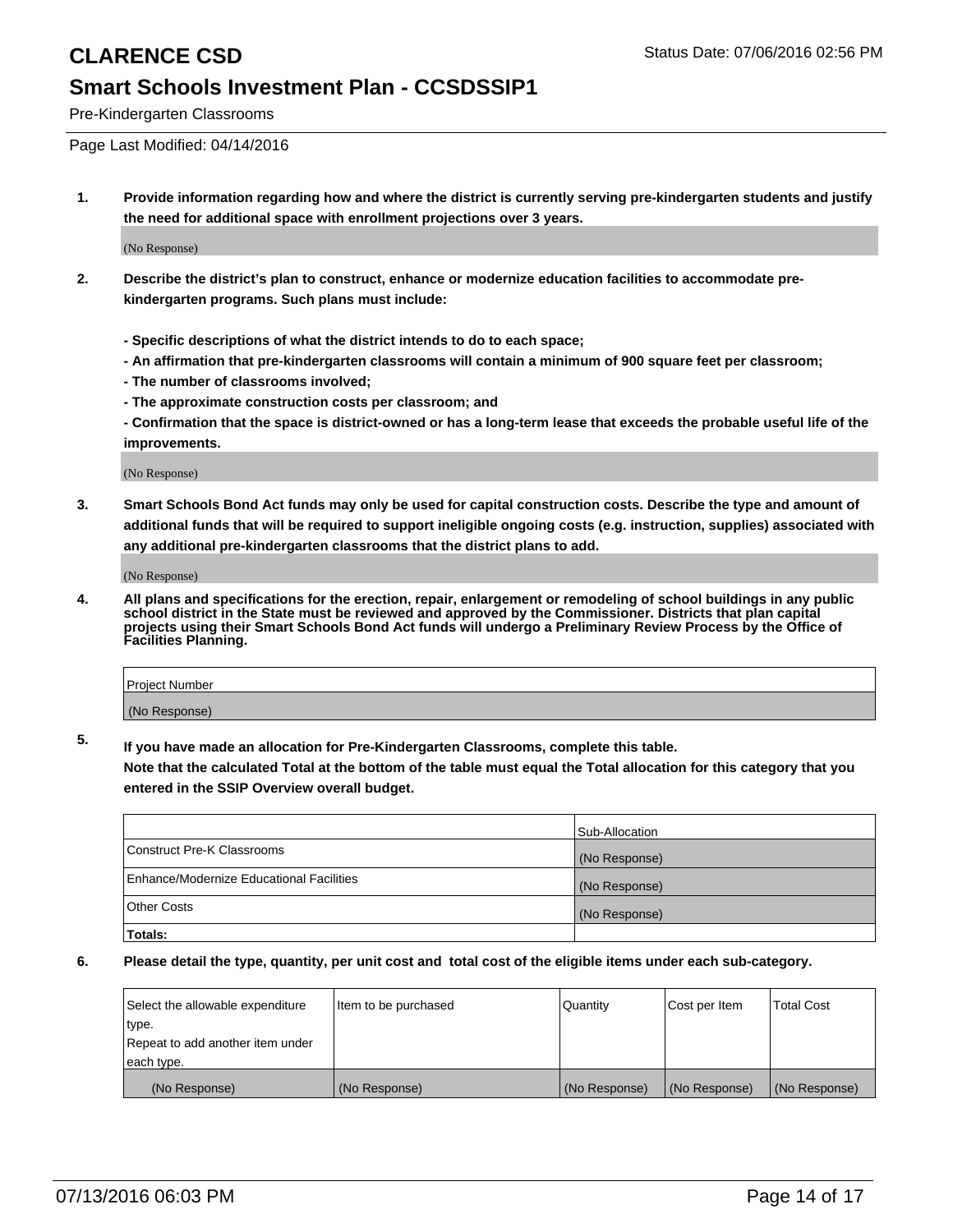Replace Transportable Classrooms

**1. Describe the district's plan to construct, enhance or modernize education facilities to provide high-quality instructional space by replacing transportable classrooms.**

(No Response)

**2. All plans and specifications for the erection, repair, enlargement or remodeling of school buildings in any public school district in the State must be reviewed and approved by the Commissioner. Districts that plan capital projects using their Smart Schools Bond Act funds will undergo a Preliminary Review Process by the Office of Facilities Planning.**

| Project Number |  |
|----------------|--|
| (No Response)  |  |

**3. For large projects that seek to blend Smart Schools Bond Act dollars with other funds, please note that Smart Schools Bond Act funds can be allocated on a pro rata basis depending on the number of new classrooms built that directly replace transportable classroom units.**

**If a district seeks to blend Smart Schools Bond Act dollars with other funds describe below what other funds are being used and what portion of the money will be Smart Schools Bond Act funds.**

(No Response)

**4. If you have made an allocation for Replace Transportable Classrooms, complete this table. Note that the calculated Total at the bottom of the table must equal the Total allocation for this category that you entered in the SSIP Overview overall budget.**

|                                                | Sub-Allocation |
|------------------------------------------------|----------------|
| Construct New Instructional Space              | (No Response)  |
| Enhance/Modernize Existing Instructional Space | (No Response)  |
| Other Costs                                    | (No Response)  |
| Totals:                                        |                |

| Select the allowable expenditure | Item to be purchased | Quantity      | Cost per Item | <b>Total Cost</b> |
|----------------------------------|----------------------|---------------|---------------|-------------------|
| type.                            |                      |               |               |                   |
| Repeat to add another item under |                      |               |               |                   |
| each type.                       |                      |               |               |                   |
| (No Response)                    | (No Response)        | (No Response) | (No Response) | (No Response)     |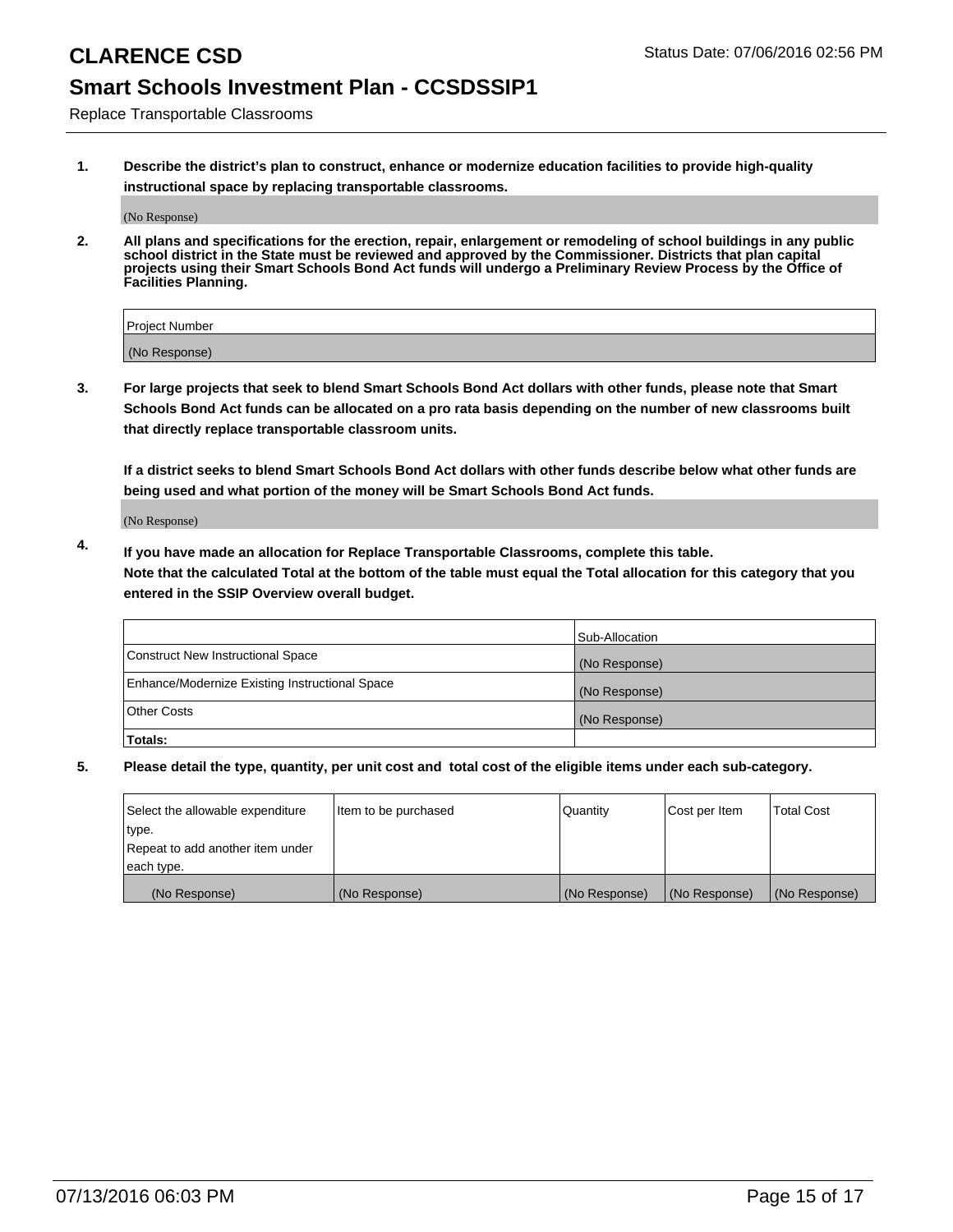High-Tech Security Features

**1. Describe how you intend to use Smart Schools Bond Act funds to install high-tech security features in school buildings and on school campuses.**

(No Response)

**2. All plans and specifications for the erection, repair, enlargement or remodeling of school buildings in any public school district in the State must be reviewed and approved by the Commissioner. Districts that plan capital projects using their Smart Schools Bond Act funds will undergo a Preliminary Review Process by the Office of Facilities Planning.** 

| Project Number |  |
|----------------|--|
| (No Response)  |  |

- **3. Was your project deemed eligible for streamlined Review?**
	- Yes
	- $\square$  No
- **4. Include the name and license number of the architect or engineer of record.**

| Name          | License Number |
|---------------|----------------|
| (No Response) | (No Response)  |

**5. If you have made an allocation for High-Tech Security Features, complete this table.**

**Note that the calculated Total at the bottom of the table must equal the Total allocation for this category that you entered in the SSIP Overview overall budget.**

|                                                      | Sub-Allocation |
|------------------------------------------------------|----------------|
| Capital-Intensive Security Project (Standard Review) | (No Response)  |
| <b>Electronic Security System</b>                    | (No Response)  |
| <b>Entry Control System</b>                          | (No Response)  |
| Approved Door Hardening Project                      | (No Response)  |
| <b>Other Costs</b>                                   | (No Response)  |
| Totals:                                              |                |

| Select the allowable expenditure | Item to be purchased | Quantity      | Cost per Item | <b>Total Cost</b> |
|----------------------------------|----------------------|---------------|---------------|-------------------|
| type.                            |                      |               |               |                   |
| Repeat to add another item under |                      |               |               |                   |
| each type.                       |                      |               |               |                   |
| (No Response)                    | (No Response)        | (No Response) | (No Response) | (No Response)     |